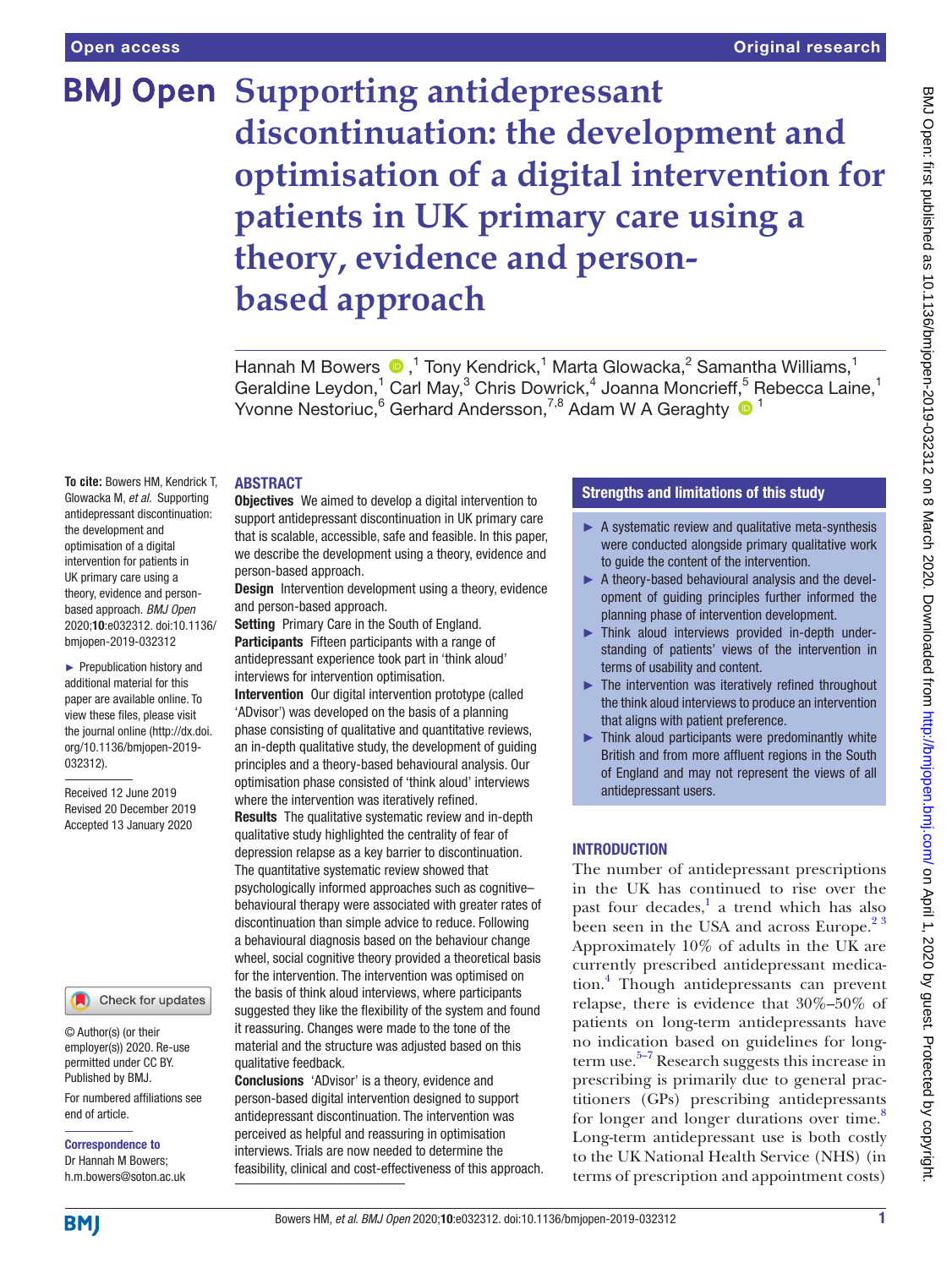and is associated with increased side effects.<sup>[9](#page-10-0)</sup> Attempting to discontinue antidepressants in the 30%–50% with no indication for long-term use may, therefore, be beneficial to patients and positively impact on use of healthcare resources.

There are many factors that may contribute to longterm antidepressant use, including the occurrence of a physiological withdrawal syndrome following reduction or cessation and psychological factors such as beliefs about the necessity of long-term use and fear of relapse.<sup>10</sup> Infrequent reviews of patients taking antidepressants may also contribute to sustained use.<sup>11</sup> However, simply prompting for patient reviews has resulted in discontinuation rates of  $6\% - 8\%$ , not significantly differing from usual care.<sup>[12 13](#page-10-3)</sup> This highlights the potential importance of psychologically informed interventions to support withdrawal.

Trials have shown that cognitive–behavioural therapy (CBT) and mindfulness-based cognitive therapy (MBCT) can effectively support discontinuation of antidepressants, with cessation rates ranging from  $55\%$  to  $95\%$ .<sup>14–18</sup> Although producing positive outcomes, these interventions involve intensive group/face-to-face courses, thus access and ability to scale up within resource-strapped health services may be severely limited. There is a need for accessible, scalable psychologically informed interventions that can effectively support individuals where discontinuation is appropriate.

In the UK, 89% of the general population in 2018 used the internet weekly, up from  $55\%$  in 2006.<sup>19</sup> Internetbased digital interventions supported with human contact have been shown to effectively reduce depression and anxiety. $2^0$  Digital intervention may have potential to provide a scalable, accessible way of supporting appropriate antidepressant discontinuation. We aimed to develop such a supported digital intervention as part of the UK-based REviewing long term antiDepressant Use by Careful monitoring in Everyday practice (REDUCE) programme to develop and trial safe, feasible and effective ways to support patients withdrawing from antidepressants where appropriate.

In this paper, we describe the planning and optimisation of our patient-facing digital intervention to support discontinuation, named 'ADvisor'. This paper provides an overview of the different stages of development and how these together informed a digital intervention. Some of this work has implications beyond intervention development and further details are, therefore, published elsewhere. This paper is instead focused on the particular work involved in developing a digital intervention.

#### **METHODS**

#### Phase 1: intervention planning and development

There is a range of systematic protocols for intervention development that can be drawn on at the outset of a development project (eg, intervention mapping $^{21}$ ). We chose to implement a theory, evidence and personbased approach (PBA).<sup>22</sup> This comprehensive strategy

integrates the PBA $^{23}$  24 with more commonly used theory and evidenced-based methods. The PBA provides guidance for integrating systematic in-depth qualitative research into the development process. Drawing on the PBA ensures evidence and theory-based techniques are applied with a full understanding of the target users' perspectives and psychosocial context. $23$  We will outline the components of our comprehensive approach including systematic reviewing, primary qualitative research, development of guiding principles, behavioural analysis and logic modelling.

#### Systematic reviewing

Two systematic reviews were conducted: a quantitative review with meta-analysis, and a qualitative thematic synthesis, described in detail elsewhere.<sup>[10 25](#page-10-1)</sup>

The qualitative review searched nine databases from inception to February 2017 and updated searches were carried out in July 2018. Citation searching, reference list checking and related article checking were also performed. The quantitative review involved searching eight databases from inception to March 2017. Citations and reference lists were searched for full papers that met the inclusion criteria. Both searches were developed by an experience librarian and systematic reviewer. Further details of the search strategies can be found in the full publications of these reviews.<sup>10 25</sup>

For intervention planning, from the quantitative review, we drew out interventions that had successfully supported discontinuation and considered their intervention components, seeking full manuals where possible. We aimed to determine which components could be best translated into a digital format. In the qualitative review, we identified barriers and facilitators to antidepressant discontinuation. Barriers and facilitators were tabulated and used to inform the 'guiding principles' section as well as content for the intervention.

#### Primary qualitative research

Individual semistructured interviews were conducted by SW with primary care patients with varying experiences of antidepressants, and varying levels of motivation to stop, with the aim to explore experiences of antidepressant discontinuation. These interviews explored patients' views on barriers and facilitators to withdrawal, the role of healthcare professionals in supporting withdrawal attempts and elements of a proposed intervention to support withdrawal. Interviews were conducted at the patients' homes or their GP practices and were audio recorded and transcribed verbatim. Patients provided written consent to take part. Analysis was conducted, following thematic analytical principles suggested by Braun and Clarke, $26$  and Joffe and Yardley. $27$  Analysis was conducted by SW (a qualitative researcher). The coding manual and developed themes were discussed and agreed by the wider development group. Only the findings related to the development of the intervention are described in this paper. Further details of the methods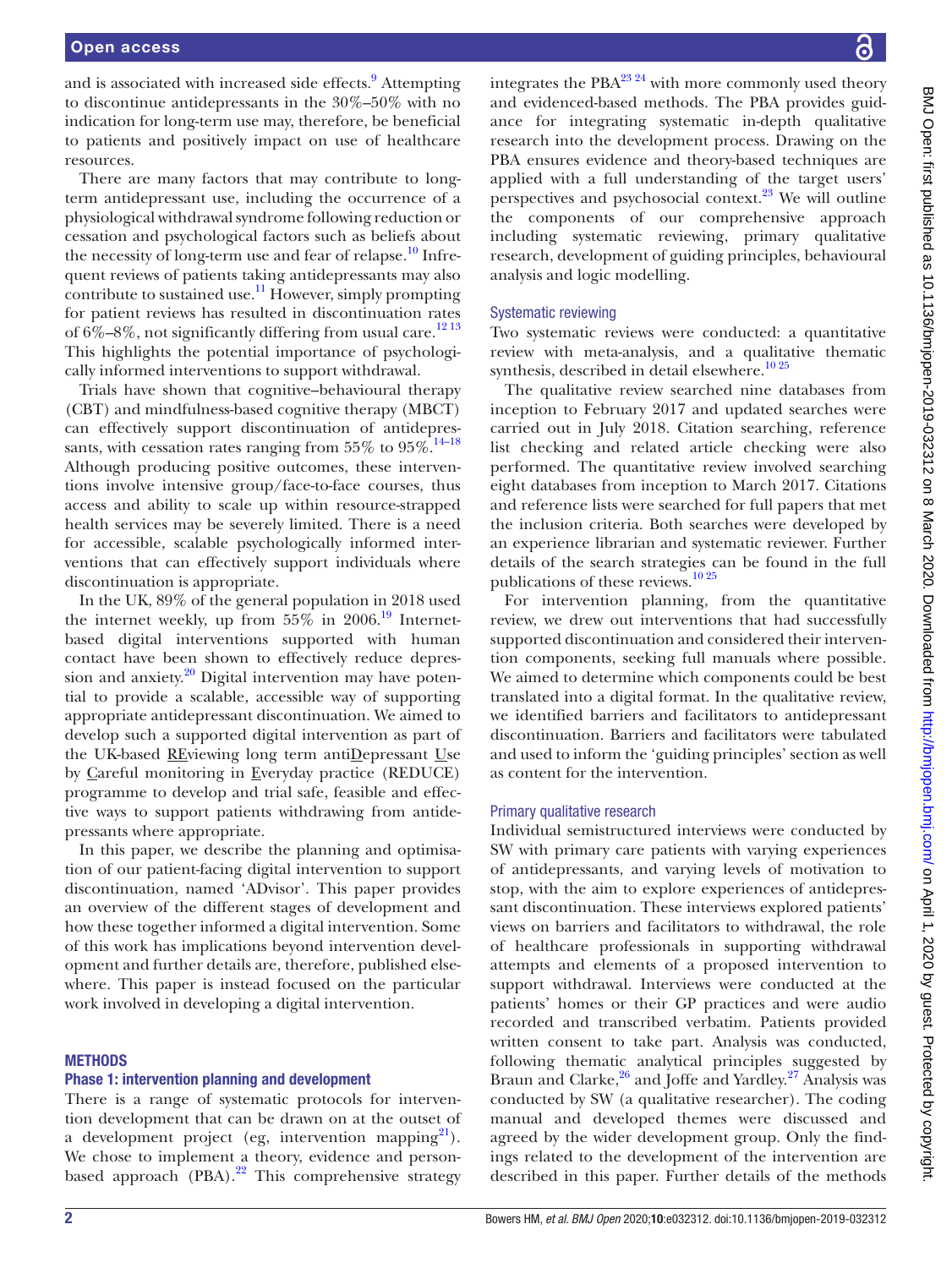and the findings related to the broader aims of this piece of qualitative work will be published elsewhere.

#### Development of guiding principles

Guiding principles are a fundamental part of the PBA.<sup>23</sup> They represent broad design objectives that guide the application/implementation of the core intervention strategies, aiming to increase engagement.<sup>[24](#page-10-12)</sup> Guiding principles were developed based on the qualitative synthesis<sup>10</sup> and primary qualitative findings. Through this qualitative work, we aimed to identify key behavioural needs, challenges or issues the intervention needed to address.

#### Behavioural analysis

Behavioural and implementation theory was drawn on as we triangulated between the qualitative and quantitative evidence, and the expert views of our team (including patient representatives, GPs, psychiatrists, psychologists, sociologists and health services researchers) to determine important intervention components. Using the behaviour change wheel (BCW) and COM-B model of behaviour (capability, opportunity, motivationbehaviour), $^{28}$  $^{28}$  $^{28}$  informed by our qualitative research, we conducted a 'behavioural diagnosis'.[29](#page-10-14) In behavioural diagnosis, factors that are likely to affect the central target behaviour are considered in terms of capability, opportunity, and motivation.[28 29](#page-10-13) Once we had proposed initial intervention content/components, these were mapped theoretically using the BCW, social cognitive theory  $(SCT)^{30}$  $(SCT)^{30}$  $(SCT)^{30}$  and normalisation process theory  $(NPT)$ .<sup>31</sup> As well as providing a mapped full description of the proposed intervention, this process ensured we did not miss areas of theory that may have improved the intervention.

## Phase 2: intervention optimisation

#### Design

Within the PBA, 'think aloud' qualitative studies are employed to optimise the prototype intervention. Think aloud studies are designed to elicit in-depth perspectives about the nature of the content, rather than solely focusing on functionality and usability.

#### **Participants**

Participants were recruited from eight primary care practices in the South of England. Eligibility criteria were as follows: inclusion criteria: Taking antidepressants for more than 1 year for a first episode or 2 years for a subsequent episode; discontinued antidepressants, or were in the process of tapering. Exclusion criteria: Patient Health Questionnaire (PHQ)-9 scores greater than or equal to 10 (suggesting persisting symptoms of depression) and those who reported any suicide ideation; history of suicide attempts; ongoing social difficulties or recent life events likely to provoke relapse; more than three previous significant episodes of depression; comorbid psychosis, bipolar disorder, obsessive–compulsive disorder or substance use (or history of these conditions) or currently receiving psychiatric treatment.

#### Procedure

Eligible participants met with a researcher (HMB, SW or TK) either in their own home or at their primary care practice where they provided written consent to take part in a think-aloud interview. Interviews invited participants to engage with the prototype intervention using a study laptop and say what they were thinking, aloud in real time. The interviewer prompted participants when necessary (eg, asking patients 'How do you feel about the information on this page?'). Interviews ranged from 38 to 93 min in length and were audio recorded and transcribed verbatim. The interview ended when patients concluded they had looked at all the information they would like to see or if the interview length was approaching 90 min. The amount of intervention content the patient saw, therefore, depended on their own preferences and the time they took to look at the information. The interview schedule can be found in [online supplementary appendix A](https://dx.doi.org/10.1136/bmjopen-2019-032312). There were three primary iterations of interviews based on three key modified prototype interventions. Patients at the start of the study, therefore, saw different versions of the intervention to those who were recruited later rounds. This allowed the changes made as a result of patient feedback to continue to be tested. Interviews with patients continued until data saturation was reached, defined here as when comments about the intervention reflected that no further changes were necessary according to the PBA and when there were no new codes identified as part of the thematic analysis.

#### Analysis

Transcribed interviews were analysed using two primary analytic methods. The first analytical method was a more rapid coding than thematic analysis, which involves using coding tables designed for the PBA, where positive and negative comments were tabulated. Core problematic issues likely to affect participant engagement or intervention effectiveness identified using this coding method were brought to the broader group, and amendments to the intervention agreed. Alongside this method, a more in-depth thematic anal $ysis^{26}$ <sup>27</sup> was developed to capture patient views of the intervention and ideas about how they might engage with it, beyond comments on what might be amended. For this latter analysis, HMB independently coded the transcripts and discussed a preliminary coding frame with a second researcher (AWAG). Theme labelling and interpretation were discussed and agreed by the team. The thematic analysis is presented here. Therefore, while the initial analysis informed what changes were necessary, the thematic analysis explored what patients thought about the intervention in greater depth. These analyses were related in that some things that were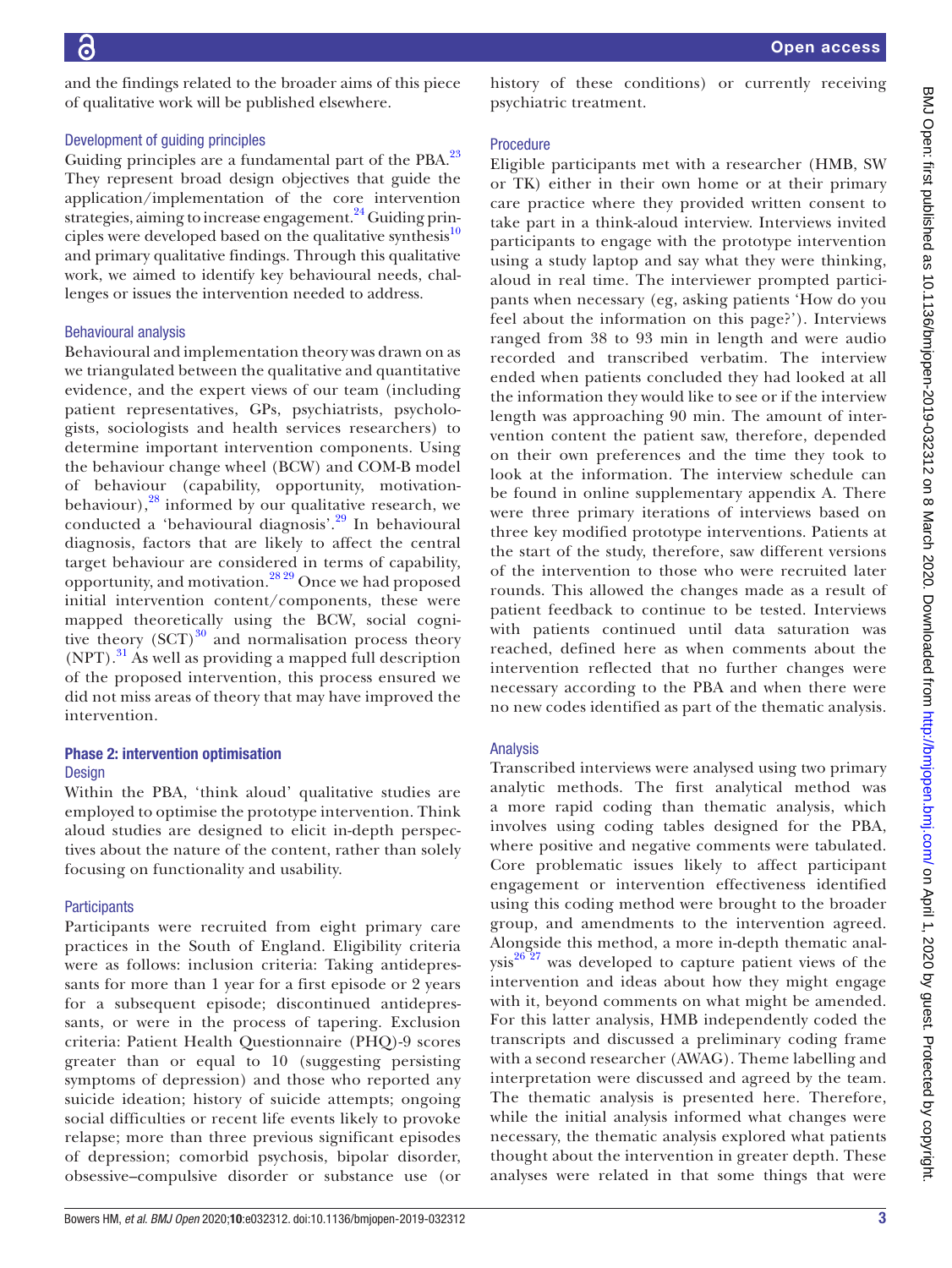## <span id="page-3-0"></span>Table 1 Guiding principles for the ADvisor intervention ADvisor guiding principles

| ADvisor guiding principics                                                                                                                        |                                                                                                                                                                                                                                                                                                                                                                                                                                                                                                                                        |  |  |
|---------------------------------------------------------------------------------------------------------------------------------------------------|----------------------------------------------------------------------------------------------------------------------------------------------------------------------------------------------------------------------------------------------------------------------------------------------------------------------------------------------------------------------------------------------------------------------------------------------------------------------------------------------------------------------------------------|--|--|
| Design objectives                                                                                                                                 | Key (distinctive) design features                                                                                                                                                                                                                                                                                                                                                                                                                                                                                                      |  |  |
| To build confidence that discontinuing<br>antidepressant medication is safe and achievable<br>over the long term                                  | • Offer an evidence-based rationale for how withdrawal and replacement<br>with psychological/behavioural alternatives will help.<br>Provide withdrawal success stories and examples (modelling).<br>Address concerns patients may have re withdrawal (side effects,<br>symptoms) from their previous experiences - demonstrate empathy and<br>acknowledge real barriers to change.<br>$\triangleright$ Offer motivational support.                                                                                                     |  |  |
| To be an accessible, motivating resource that<br>supports patients in managing their withdrawal in a<br>manner that aligns with their preferences | ► Foster autonomy through choice and a non-prescriptive approach,<br>providing explanations for all suggestions.<br>• Offer a broad range of strategies from quick support in managing<br>withdrawal symptoms, to more in-depth modules on a mindful<br>approach to preventing depression relapse, and behavioural strategies<br>for managing day-to-day stressors.<br>▶ Provide options for self-tailoring to personal experiences and barriers<br>▶ Provide a simple, attractive interface, with a focus on accessibly of<br>content |  |  |

identified in our initial analysis informed the development of themes.

#### **RESULTS**

#### Phase 1: intervention planning and development Systematic reviewing

Our qualitative thematic synthesis (see ref. [10](#page-10-1) for full results) across 22 studies highlighted key barriers and facilitators to discontinuation. Patients' concerns regarding their ability to cope and psychological dependence were common barriers, as were difficulties experienced in previous stopping attempts. Confidence in abilities to stop, effective coping strategies and stable life circumstances facilitated discontinuation. Additional important themes included fear of relapse—this was the central fear that prohibited stopping attempts—and beliefs about depression. The belief that depression was a long-term condition caused by biochemical changes in the brain was a key barrier to discontinuation. Where patients reported a very different belief that depression was due to changing life circumstances, this seemed to facilitate discontinuation. Patients' self-identity and goals were an important factor: Having self-identifying as 'old' or 'disabled' acted as a barrier to discontinuation, and having goals to function independently functioned as facilitator to discontinuation.

In the quantitative systematic review (see ref. [25](#page-10-17) for full results), a variety of therapeutic techniques were implemented including a patient-specific letter to the GP with a recommendation to discontinue plus tapering advice; GP review of the patient's condition and medication; CBT plus tapering; MBCT with tapering support gradual discontinuation and 1-week tapering. The results indicated that CBT or MBCT plus tapering are helpful for patients discontinuing antidepressants, with cessation

rates of  $40\% - 95\%$ ,<sup>23</sup> compared with only  $6\% - 8\%$  cessation where health professionals are simply prompted to review patients. CBT plus tapering resulted in lower relapse rates compared with clinical management plus taper (15%–25% vs  $35\%$ –80%).<sup>[23](#page-10-9)</sup> The content of the interventions was extracted and feasibility of delivery in a digital format was considered. We developed a module based closely on MBCT protocols on the basis of this review.

The findings from both reviews' findings informed the guiding principles, behavioural analysis and logic model, which formed the basis for intervention content selection and development.

#### Primary qualitative research

Five themes were developed through the thematic analysis of 19 patient interviews (full details will be published elsewhere). A summary is presented here. Participants spoke of the centrality of personal medication and healthcare factors, for example, some patients described the need for a personalised tapering regimen to support them discontinuing. Beliefs about depression and its treatment were key in shaping participants' stance towards discontinuing. For example, ideas around the necessity of antidepressant medication due to 'chemical imbalance' were common. Holding these beliefs made patients less likely to consider stopping. Fear of stopping, driven by fear of relapse were discussed as central barriers to withdrawal. The impact of others also appeared to be important. For example, the perception of stigma and the feeling of letting people down, made participants less willing to discontinue, while having a good support network was considered beneficial to stopping. Participants were also asked to consider digital methods of intervention delivery. Elements participants wanted to see in the intervention included explanation around how antidepressants work,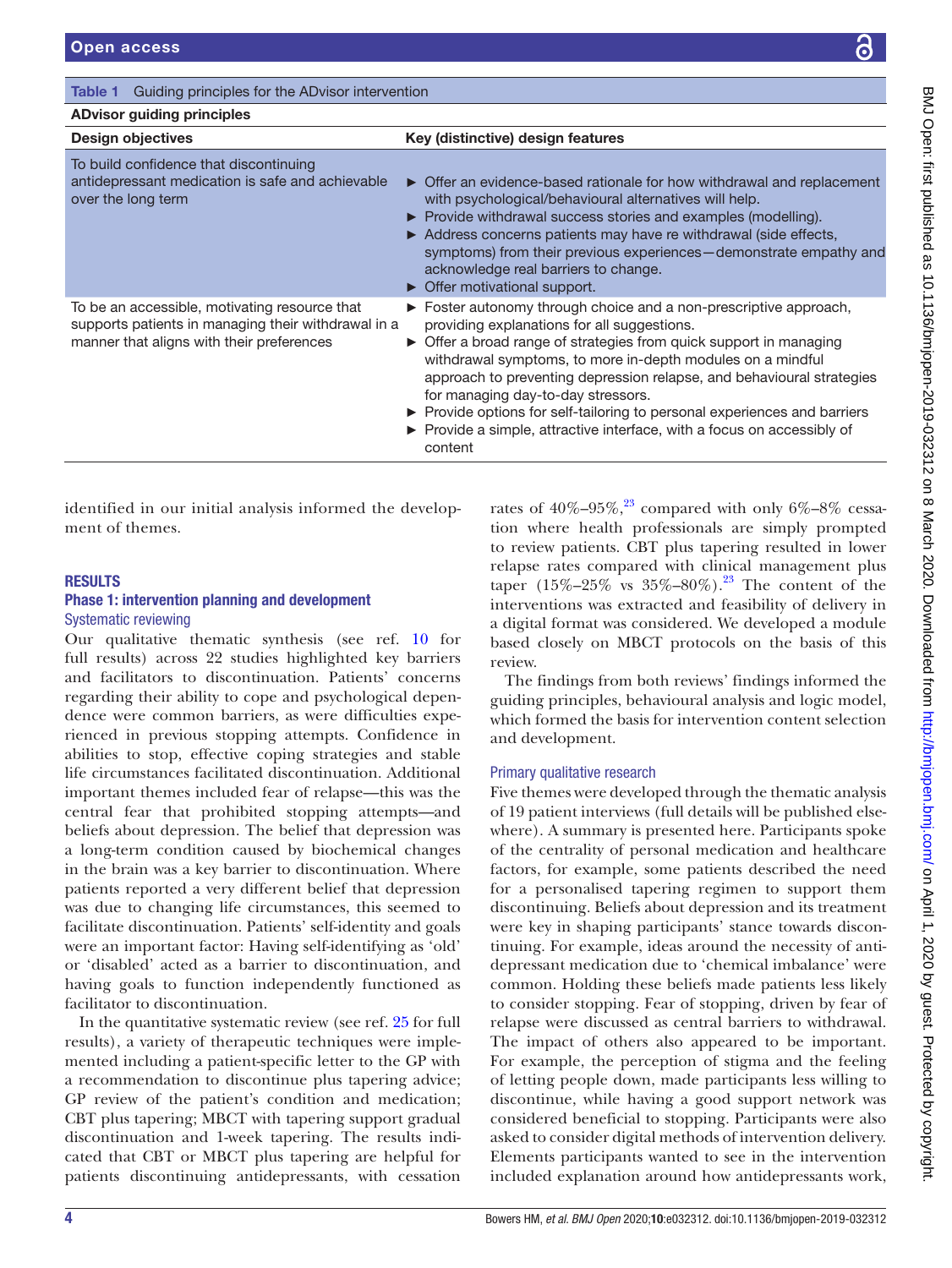

<span id="page-4-0"></span>Figure 1 Logic model advisor intervention alongside additional components. ADs, antidepressants; GP, general practitioner; HP, health professional.

support for anxiety/fear of discontinuing, coping strategies and information on withdrawal symptoms. There was some concern around privacy and around preference for greater face-to-face interaction to support them during the discontinuation phase. Patients expressed a need to have accessible, interactive and information presented in an aesthetically pleasing way.

The full findings in our primary qualitative research mirrored and expanded the findings of our qualitative thematic synthesis. They fed into the guiding principles, behavioural analysis, logic model and content for the intervention.

#### Guiding principles

6

On the basis of the qualitative work, guiding principles were developed (comprised of design objectives and design features) (see [table](#page-3-0) 1). We developed two broad design objectives: The first, regarding building confidence that discontinuing antidepressant medication is safe and achievable, was developed from prominent themes around fear of stopping, the need for confidence and beliefs that antidepressant medications are needed long term. The second objective that the intervention should be an accessible, motivating resource that supports patients in managing their withdrawal in a manner that aligns with their preferences, was developed in response to the range of views and beliefs held about the nature of depression and why antidepressants were necessary. Design features that support both these objectives are listed in [table](#page-3-0) 1.

#### Behavioural analysis

Our behavioural diagnosis following the COM-B model can be found in [online supplementary appendix B](https://dx.doi.org/10.1136/bmjopen-2019-032312). Our target behaviour was reducing and stopping the taking of antidepressant medication. Based on our reviews, qualitative work and discussion among our broader team, psychological capability and reflective motivation were considered key constructs for changing the target behaviour. The results of our behavioural diagnosis are presented in [online supplementary appendix B.](https://dx.doi.org/10.1136/bmjopen-2019-032312)

Following the drafting of module content and structure, we mapped content against (1) studies suggesting content would be important, (2) BCW constructs, (3) SCT and (4) NPT. See [online supplementary appendix](https://dx.doi.org/10.1136/bmjopen-2019-032312)  [C](https://dx.doi.org/10.1136/bmjopen-2019-032312) for detailed theoretical mapping for our intervention content.

Fundamentally,  $SCT^{32}$  underlies the approach taken in the intervention to facilitate behavioural change. We ensured content aligned with the principles of SCT on how best to increase patient's confidence that they will be able to safely stop antidepressants (eg, drawing on persuasion, modelling and supporting performance exposure). We also focused on modifying outcome expectations, for example, increase positive expectation that the recommended strategies are likely to support effective discontinuation. At a later stage in development, the Necessity Concerns Framework (NCF)<sup>33</sup> was considered. NCF was developed to explain the role of treatment beliefs on adherence behaviours. According to NCF, adherence to treatment is a function of patients' beliefs about the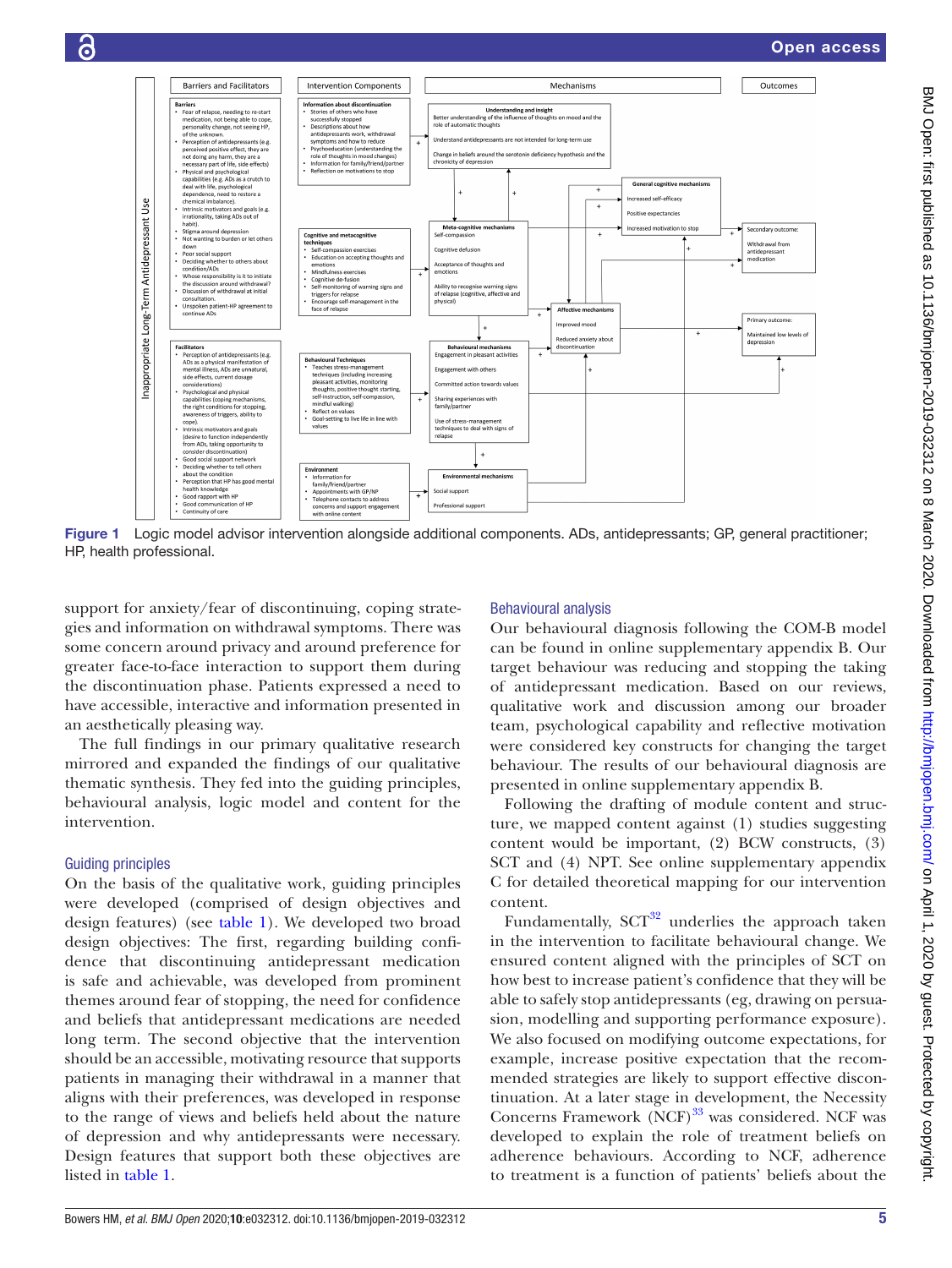<span id="page-5-0"></span>

| <b>Table 2</b> Outline content of the digital intervention |                                                                                                                                                                                                                                                                                                                                          |  |
|------------------------------------------------------------|------------------------------------------------------------------------------------------------------------------------------------------------------------------------------------------------------------------------------------------------------------------------------------------------------------------------------------------|--|
| <b>Content</b>                                             | <b>Description</b>                                                                                                                                                                                                                                                                                                                       |  |
| Reducing and stopping<br>antidepressants                   | An introduction to the intervention, which addresses motivations behind withdrawal, asking<br>participants to reflect on why they might prefer to discontinue antidepressant treatment. Guidance on<br>when to speak to their GP/nurse and advice on following a tapering regimen.                                                       |  |
| Thinking about<br>antidepressants                          | Acknowledging that antidepressant treatment is not necessarily required long term and that the<br>mechanisms are more complex than correcting a serotonin deficiency.                                                                                                                                                                    |  |
| I'm worried about<br>stopping                              | Addressing participant fears by signposting participants to appropriate resources in ADvisor.                                                                                                                                                                                                                                            |  |
| Dealing with withdrawal<br>symptoms                        | Guidance for dealing with mild withdrawal symptoms (including guided practices for accepting/<br>tolerating unpleasant symptoms). Advice for patients to contact their GP for assistance with<br>moderate or severe withdrawal symptoms.                                                                                                 |  |
| Keeping well                                               | Relapse prevention techniques grounded in mindfulness-based cognitive therapy.                                                                                                                                                                                                                                                           |  |
| Thinking about what<br>vou value                           | Reflection on values and committed action to values (through goal setting), based on acceptance and<br>commitment therapy.                                                                                                                                                                                                               |  |
| Moving forward                                             | Psychoeducation and techniques for managing distress (eg, mindfulness and behaviour activation)<br>provided through a distress-management online intervention, Healthy Paths.                                                                                                                                                            |  |
| My notes                                                   | Where patients can access content from other sections where they have written their own responses<br>(eg, their own reasons for wanting to stop antidepressants and their own warning signs and triggers<br>for relapse).                                                                                                                |  |
| <b>Resources</b>                                           | Direct links to resources in ADvisor (eg, activity planning and information for family and friends).                                                                                                                                                                                                                                     |  |
| GP, general practitioner.                                  |                                                                                                                                                                                                                                                                                                                                          |  |
|                                                            | necessity of their medication and the concerns they have<br>specialists trained in providing psychological support and<br>bout it; high necessity beliefs and low concerns are likely<br>email reminders were developed as part of the patient<br>o predict medication adherence. <sup>34</sup> In the context of anti-<br>intervention. |  |

necessity of their medication and the concern about it; high necessity beliefs and low conce to predict medication adherence. $34$  In the co depressant withdrawal, accordingly, we would need to reduce patients' beliefs about the necessity of the medication, highlight likely benefits of stopping and reduce concern regarding the stopping process. All of these factors will ultimately impact on self-efficacy, hence the

centrality of SCT in our theoretical modelling.

## Logic modelling

Logic models represent proposed or hypothesised 'theories of change' outlining the problem/issue and barriers, ingredients mechanism and how these may affect target outcomes[.35](#page-10-21) We developed a draft logic model for the REDUCE patient intervention, drawing on theory, evidence-based and our person-based qualitative work, see [figure](#page-4-0) 1.

## Outline intervention content

On the basis of our planning process, a prototype digital intervention was developed for patients taking antidepressants long term (defined as more than 1 year for a first episode or more than 2 years following two or more episodes). The contents of the online intervention are described in [table](#page-5-0) 2. A digital intervention for health professionals (providing information and guidance on antidepressant reduction) was also developed as part of the REDUCE programme and is reported separately.

Content was developed using findings from the reviews of the literature, primary qualitative work, behavioural analysis and logic modelling. In addition to online content, scheduled telephone support contacts with

When accessing the ADvisor intervention for the first time, users view a core module with the central rationale for stopping antidepressants; they can then access a menu with a range of further modules based on our planning work. Aligning with our guiding principles, users are advised that they can use ADvisor how and when they would like. It is their tool, to be used to support them in a way that is consistent with their needs, preferences and experience. Through this approach we aimed to maximise autonomous motivation.<sup>3</sup>

Content for the online intervention was initially drafted by a member of the content development team (HMB) before AWAG and MG and then wider team members offered their expertise and informed further development of the content. This iterative process continued until all team members were satisfied that the prototype intervention addressed key experiences, barriers and facilitators identified by the work from phase one and were in line with the guiding principles, theoretical modelling and logic model. The content was transferred into online pages in LifeGuide [\(www.lifeguideonline.org](www.lifeguideonline.org)) and further amendments to the presentation were made by the team before moving forward to the optimisation phase.

## Phase 2: intervention optimisation

Of the 42 patients who returned a postal reply slip expressing interest, 11 were ineligible, 9 could not subsequently be contacted, 2 later declined and 5 expressed an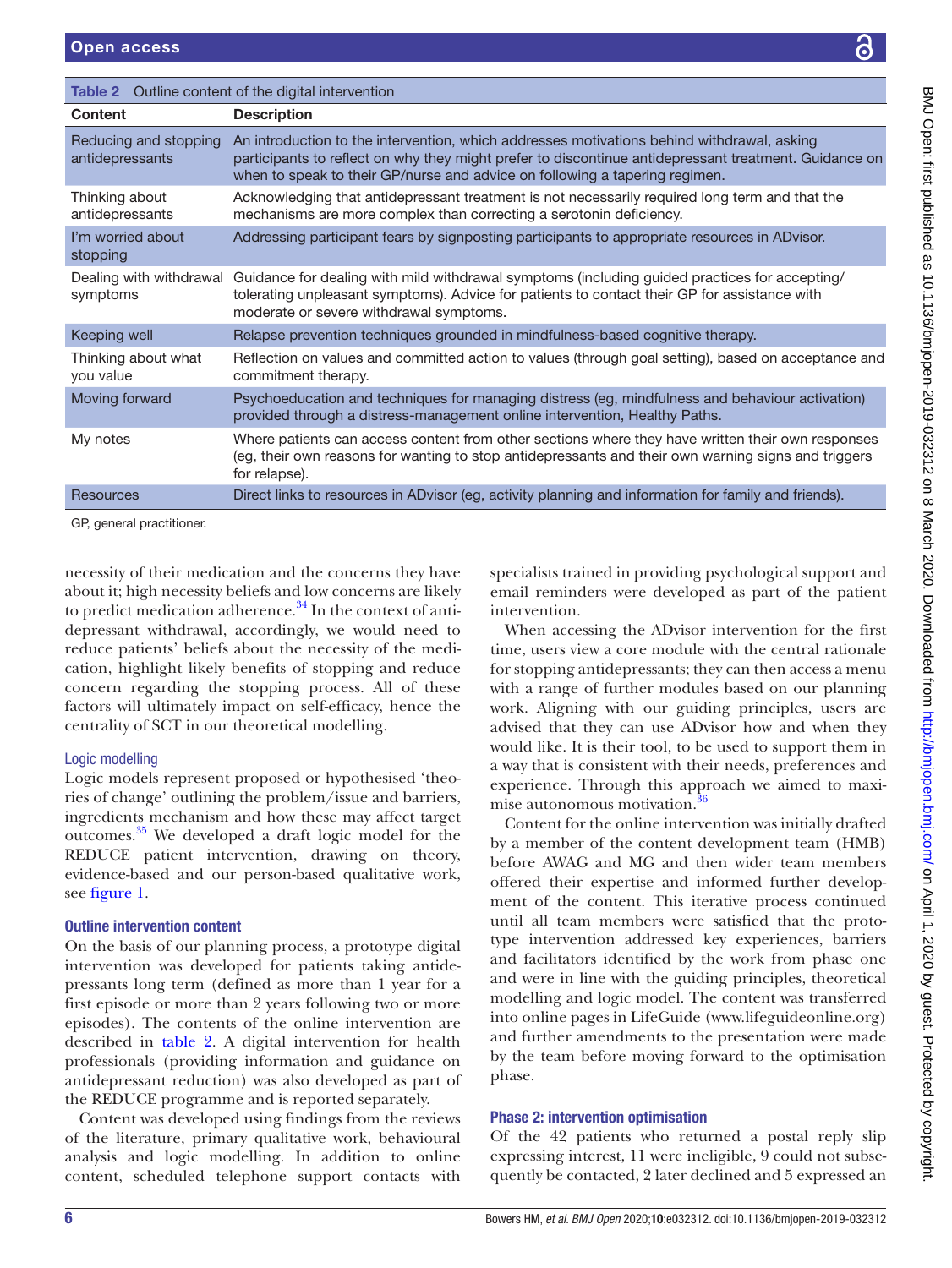<span id="page-6-0"></span>

| Think aloud qualitative study characteristics<br>Table 3 |               |  |
|----------------------------------------------------------|---------------|--|
| <b>Characteristics</b>                                   | N (%)         |  |
| Females                                                  | 9(60)         |  |
| Males                                                    | 6(40)         |  |
| <b>Married</b>                                           | 11 (73.3)     |  |
| cohabiting                                               | 2(13.3)       |  |
| Single                                                   | 2(13.3)       |  |
| Employed                                                 | 9(60)         |  |
| Not currently in employment                              | 6(40)         |  |
| Diagnosis                                                |               |  |
| Depression/low mood                                      | 9(60)         |  |
| Fibromyalgia                                             | 2(13.3)       |  |
| Unknown                                                  | 2(13.3)       |  |
| <b>Urethritis</b>                                        | 1(6.7)        |  |
| Post-traumatic stress disorder                           | 1(6.7)        |  |
| Successfully stopped before                              | 8(53)         |  |
| Currently taking antidepressants                         | 14 (93.3)     |  |
|                                                          | Mean (SD)     |  |
| Age                                                      | 55.20 (15.59) |  |
| Years on antidepressants                                 | 10.43 (7.27)  |  |
| PHQ-9 score                                              | 4.53(2.50)    |  |
| <u>-1000 - 1000 - 1000 - 1100</u>                        |               |  |

PHQ-9, Patient Health Questionnaire - 9.

interest only after data saturation had been reached. This resulted in a final sample of 15 patients (see [table](#page-6-0) 3 for sample characteristics).

#### Iterations of advisor

There were three rounds of iterations of the intervention during the think-aloud interviews. Patients in round 1 were shown the first prototype. Changes made to the version in round 2 included making the tone less formal, revising the introduction navigation and the wording to be more gentle. The 'my notes' section was also reorganised to be clearer and buttons to exit the intervention at the end of each module were removed to try to keep the patients on site for longer. In the version shown in round 3, some changes included further revision of the tone, some of the information was presented in a more aesthetically pleasing way and some links within the intervention to other modules were removed as these were confusing for patients.

#### **Findings**

Six themes were developed, namely: flexible use; familiarity with content; reassurance; utility of information; teaching of useful skills and feeling supported. Patient identifiers and demographic information are presented below each quote, where round number refers to the iteration of the intervention that the patient saw.

## Flexible use

Participants discussed how ADvisor could be used in different ways to suit the individual. When viewing the main menu page in ADvisor participants talked about how different sections would be more useful for them, and that some sections were not relevant for them at that particular time.

Dealing with withdrawal symptoms, I don't have any, so it's fine. That [keeping well and moving forward modules] I'm more interested in about because I think that's—for me, keeping well and moving forward is where I am and where I want to be.

[14/03/0001] [round 1]

Initial versions of the intervention included an introduction module within which participants could choose which of two options they would like to view first, though they would need to view both sections before moving onto the main menu. Some participants felt that this was in contradiction to the aim of choice and flexibility. We, therefore, modified the intervention so that the introduction was shorter and these two choices were moved to optional buttons in the main menu.

It's kind of saying you've really got to look at that one; otherwise, you will have flicked back through or I would have thought it might have been, if it's really flexible, user friendly, you might be allowed to skip that page because you could always revisit it again.

[01/01/0026] [round 1]

Participants not only varied in the topics they wanted to look at, but also in terms of the different exercises they would choose to engage with in ADvisor. Some participants liked the idea of writing down their responses in ADvisor while others did not.

No. That's me. No, I'm very stoic and—just—I don't need to write it down, it's fine; I know what I'm doing, I'm fine, very much, I think.

## [01/01/0005] [round 2]

I'd like to say that I would [write things down]; I think I probably would if I was—you know—really serious about it, because I like to write things down and if I haven't written it down, it can just go out of my brain. So I think, for me, it would be important to write that down.

[05/01/0022] [round 2]

Participants also discussed how ADvisor could be used in different ways. For example, it can be something used regularly, something one can pick up as and when necessary or it can be read through all in one go.

So it looks like you can use it when you want to but if you feel you're coping without, so it's not something you have to do all the time.

[05/01/0022] [round 2]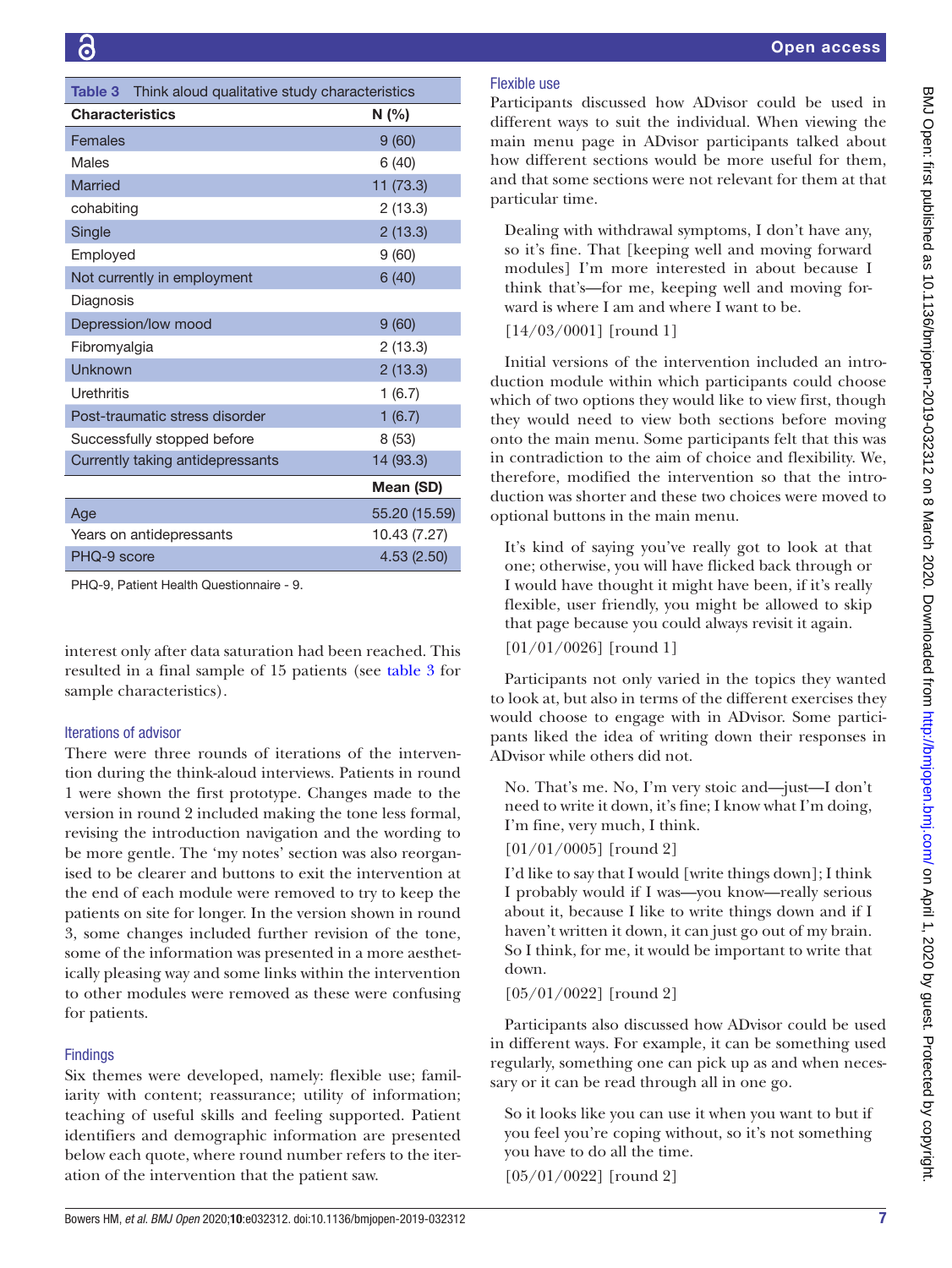Yes, I would use it for future reference, as well, because you can always go backwards, can't you? With anything, I mean. If I ever came to a time where I was feeling down, I think, to go back on to something is to remind you. Because it's easy to forget.

[13/01/0058] [round 3]

## Familiarity with content

Many of the participants referred to previous experience with psychological therapies or tools they have used in the past for their symptoms of depression. When reading cognitive-behavioural, acceptance and commitment, or mindfulness-based information in ADvisor, participants expressed a sense of familiarity with the terminology or messages they were presented.

Clicking on Breathing Space; that's very much mindfulness, isn't it? Yes, I like that, that's nice.

[14/03/0001] [ round 1]

Some of the information about depression and antidepressants seemed to be obvious to a small number of participants who had pre-existing knowledge, but they understood that not all patients would have the same prior knowledge. One participant in particular who worked in healthcare found that much of the information was not new to her.

I'm obviously interested in reducing still further or coming off the antidepressants. … See I don't think I can—I do know an awful lot about it and read a lot about it and very—sorry—but, you know, being in the business myself, it's all a bit Noddy to Big Ears.

 $[13/01/0033]$  [round 3] [works in healthcare]

## **Reassurance**

Participants described a sense of fear around stopping antidepressants. This has been reported in previous qualitative studies of patient and health professional perspectives on stopping.<sup>[10](#page-10-1)</sup> Participants in this study often reported feeling reassured by information in ADvisor. While participants differed in terms of which particular piece of information they found reassuring, some participants noted feeling reassured knowing that they could go back on their antidepressant if they felt necessary. Other participants found that knowing that withdrawal symptoms are often short-lived offered reassurance.

Well that's a good section because that is quite a worry, I think, for anybody wanting to come off them; it would worry me what would my side-effects be and how would I feel coming off them. So to actually—I mean I didn't know this—to actually say that they are often short lived and go away in a few days or weeks is quite encouraging, isn't it.

[04/01/0025] [round 3]

As fear of withdrawal symptoms was highlighted in the qualitative work, withdrawal symptoms were discussed at several points during the introduction module. However,

participants who were not initially concerned about withdrawal symptoms felt that this was setting an expectation for difficulty withdrawing. While not minimising withdrawal-related problems, we, therefore, revised the language around concerns about withdrawal in the introduction.

Well it's very obvious withdrawal is a problem, looking at all the advice you can see to help you get over it, which—yes. There's a negative feeling there, if it's stressed to this degree on this program, then you're obviously expecting trouble.

[10/03/0003]

Credibility of the information appeared to be important for participants. Participants liked to see the evidence base that was provided in ADvisor and in particular liked that it would be used within an NHS setting. The NHS affiliation seemed to provide a sense of reliability and credibility.

I'd be really pleased if they [GP/nurse] referred me to a website, especially if it was from the GP, because I think, well, it's backed up or supported by them.

[14/03/0001] [round 1]

There was a balance that needed to be struck between portraying information as credible and maintaining a warm and friendly tone. Participants reported some of the information in ADvisor as sounding academic and reading like it could be used by practitioners. As a result, the tone was revised to be warmer and friendlier, while maintaining a sense of credibility.

It's just very business-like so very much like maybe something that a university would produce or maybe that a medical professional would share amongst themselves and your everyday person who's maybe not used to reading things in so much detail any more, sadly. It's quite dry.

[14/03/0001] [round 1]

## Utility of information

Participants described the information on withdrawal symptoms to be useful, in particular, some participants liked the information on how to distinguish between signs of relapse and withdrawal symptoms. One participant in particular expressed a shift in her views on discontinuing as a result of the information in ADvisor. She explained that had she known that withdrawal symptoms may feel like relapse and will pass, she may have persisted with her lower dose of antidepressant for longer. She also highlighted that difficulty in getting a GP appointment is a barrier for her to persist with discontinuing in the face of difficulties.

… I didn't know … withdrawal symptoms might appear the same as the symptoms that led to needing antidepressants in the first place, but they will pass after a short time; I didn't know that. I thought if you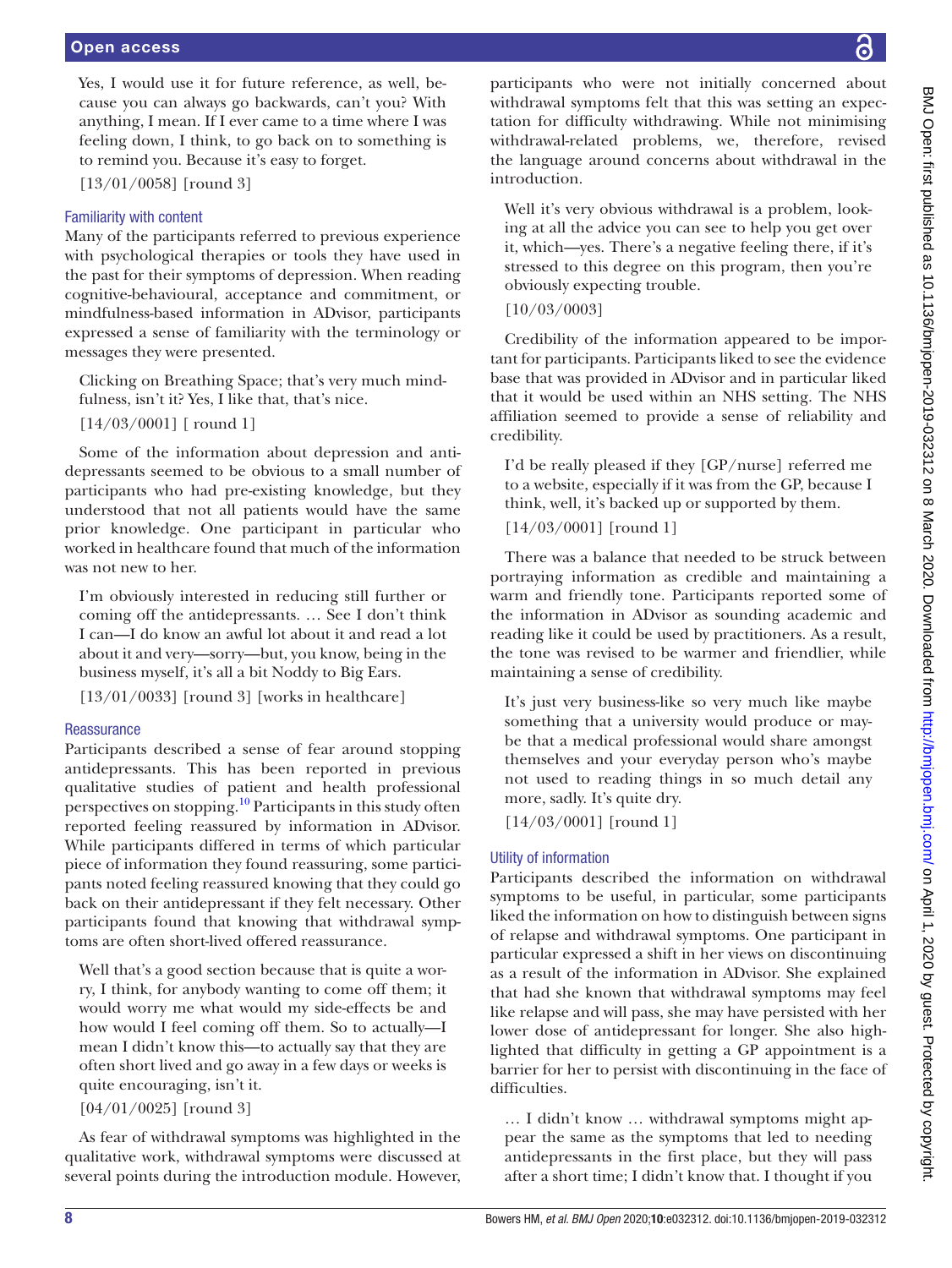started feeling down again, then you were heading for a crash.

[13/03/0001] [round 2]

Some participants described wanting more detailed information about what withdrawal symptoms might be expected. However, on discussion with the broader study team, it was decided to avoid setting expectations around particular symptoms as this may lead patients to experience expected symptoms. Patients can instead request this information from their GP if it is something they feel they would rather know about. While this information is provided to GPs as part of our health professional intervention package, it must be acknowledged that there are limitations around access to GP appointments, which may act as a barrier to getting information about withdrawal symptoms.

Participants also noted that it was useful to reflect on the side effects of taking antidepressants. There was an awareness that these can be hard to recognise, and three participants reported that after reading the information in ADvisor, they may in fact have been experiencing side effects of which they were previously unaware. One participant described how this made him even more inclined to discontinue.

Well, as I look at these, I think maybe I'm wrong; maybe I am still getting side-effects, but I've just learned to accept them or—I'm just a little bit in denial and it makes me want to get off them even more, because then—lots of these things will, you know, will disappear.

[12/03/0003] [round 1]

#### Teaching of useful skills

Participants reported the skills included in ADvisor as being useful. In particular, advice around preventing relapse and mindfulness-based skills were considered to be useful.

Your triggers, recognising your emotions and reminding yourself that you don't have to react in a certain way; you can react in a different way. Yes, I think it's very good.

[13/01/0001] [round 2]

Acceptance of difficulties and of emotions was discussed as a useful coping strategy by participants, both with regards to their own pre-existing relationship to their emotions, and with regards to the messages in ADvisor on acceptance.

When you read it like that, it is true; the more you worry about things, the more down you get. So you've got to learn to stop doing that. I have to start putting that into practice if I'm going to do this.

[13/01/0058] [round 3]

Participants liked having tools and techniques in ADvisor for dealing with difficult emotions and life stresses. There was an understanding that life stress is often unavoidable, and participants expressed a desire to learn ways of dealing with stresses. Some participants stated that learning how to manage emotions would act as a replacement for taking antidepressants.

I think that exercise of sitting by the stream is very good, because I know when I had Cognitive Behavioural Therapy I was taught to—you know when your thoughts came—to—and I still do this now—is always remember—say to yourself that it will pass, those feelings will pass and it might be horrible while you're going through those feelings, but find somewhere nice and comfortable to sit, with a blanket even, and that sort of thing.

[04/01/0025] [round 3]

By the final interviews in the final round, participants' comments were positive with no new issues being identified. This signified the intervention was now ready for further evaluation and feedback in the planned feasibility trial to follow.

### **DISCUSSION**

We developed a digital intervention to support appropriate antidepressant discontinuation. The intervention was developed through a process of triangulation between quantitative and qualitative review evidence, theory and in-depth qualitative research. 'ADvisor' is designed to support ways of understanding antidepressants and to help people to withdraw more successfully. It provides resources to build confidence for, and to support, stopping including side effect management, addressing concerns, depression relapse prevention and stress management. The application of the  $PBA^{22-24}$ has ensured our intervention is grounded a rich understanding of patients' psychosocial context.

Discontinuation can be complex, $\frac{10}{10}$  and the digital ADvisor intervention is designed to be an informationbased resource to support patients, alongside monitoring and review from their (GP, family doctor). A separate digital intervention has been developed for GPs and other primary care professionals, called 'ADvisor: Health Professionals'. The patient intervention will also be used with additional brief telephone guidance (up to an hour, spread over three calls by trained psychological practitioners), to support use of the material. Guided digital/ internet-based resources have been found to be consis-tently more effective than unguided digital interventions<sup>[37](#page-10-23)</sup> for mental health problems. Guidance in this context is especially important as patients are withdrawing from pharmacotherapy, thus close monitoring is necessary.

The intervention will be implemented in a feasibility randomised controlled trial, where we will carry out a full qualitative<sup>[38](#page-10-24)</sup> and quantitative<sup>35</sup> process study. We will explore how people engage with the intervention and how it affects their discontinuation experience. On this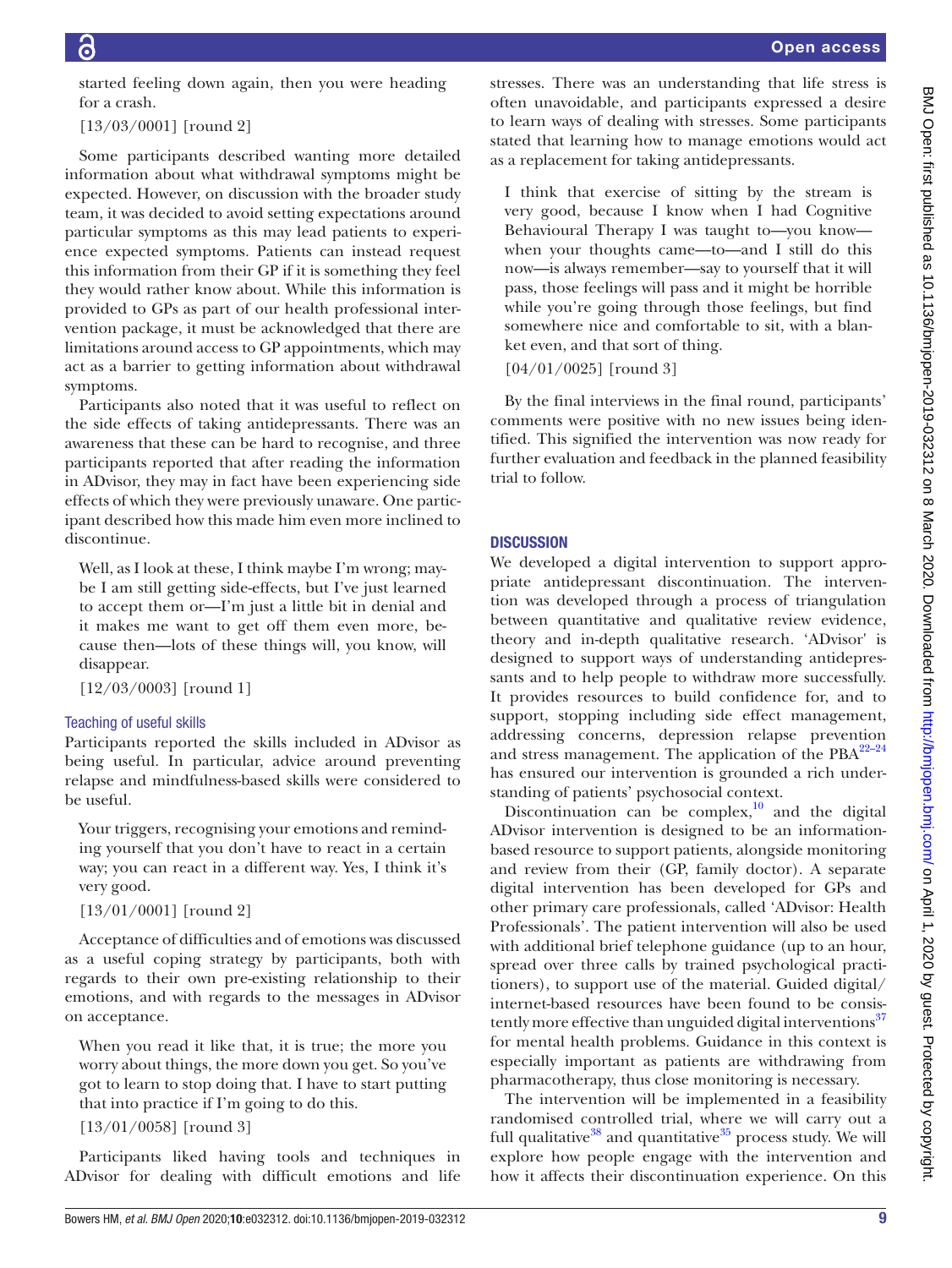basis, as in the latter stages of the PBA, $^{24}$  we will continue to modify the intervention ahead of a fully powered main trial.

There are some limitations to consider. Our recruitment for our qualitative work was from a limited, relatively affluent, geographical area in the south of England. The majority of our participants were women in both the primary qualitative work and the think-aloud interviews. While this does reflect the higher rates of antidepressant use for depression in women,<sup>39</sup> it may be that our findings do not accurately reflect the views of men on long-term antidepressants. In the think-aloud interview sample, only 9 of the 15 participants were taking antidepressants long term for depression or low mood. The intervention contains information on preventing depression relapse and focuses on the symptoms of depression and anxiety which may not be applicable to these individuals. As such, some members of our sample may not have adequately represented the target population for this intervention, which may have introduced bias in our findings. The average age of participants in our think-aloud interview sample was 55.2 years, which may be a reflection of the typical populations in the geographical locations in this study. In the feasibility trial and main trial phases of intervention testing, further qualitative work will be carried out with a larger and demographically wider population of patients from a range of different areas in the UK.

The researchers conducting the think-aloud interviews were involved in the development of the intervention. This may have resulted in bias when asking questions about the intervention. However, in think-aloud interviews, the patients often express their views in response to what they see on the page as opposed to solely responding to questions from the researcher. While prompting and follow-up questions might have been affected by researcher bias, patients were not aware the interviewers had designed and written elements of the intervention and were encouraged to provide both positive and negative feedback to the researchers.

To conclude, psychologically informed interventions may improve the chances of effective discontinuation from antidepressants. ADvisor is a theory, evidence and person-based digital intervention that may provide this support. The feasibility, clinical and cost-effectiveness of ADvisor now needs to be determined.

#### Author affiliations

<sup>1</sup>Primary Care, Population Sciences and Medical Education, University of Southampton, Southampton, UK

- <sup>2</sup> Faculty of Health and Social Sciences, Bournemouth University, Poole, UK <sup>3</sup> Faculty of Epidemiology and Population Health, London School of Hygiene and Tropical Medicine, London, UK
- <sup>4</sup>Institute of Population Health Sciences, University of Liverpool, Liverpool, UK <sup>5</sup>Mental Health Sciences, University College London and North East London mental health trust, London, UK
- <sup>6</sup>Department of Psychology, Helmet Schmidt University, Hamburg, Germany <sup>7</sup>Department of Behavioural Sciences and Learning, Linkoping University, Linköping, Sweden
- <sup>8</sup>Department of Clinical Neuroscience and Psychiatry, Karolinska Institutet, Stockholm, Sweden

Twitter Chris Dowrick [@cfd1951](https://twitter.com/cfd1951) and Joanna Moncrieff [@joannamoncrieff](https://twitter.com/joannamoncrieff)

Acknowledgements The ADvisor was developed using LifeGuide software and / or methodologies, which was partly funded by the NIHR Southampton Biomedical Research Centre (BRC). The authors would like to acknowledge the work of Emma Maund while working on the REDUCE Programme, who conducted two systematic reviews which informed the intervention development.

Contributors TK led on the grant application for the 6-year REDUCE programme. SW conducted primary qualitative interviews which informed the intervention content. AWAG led the development of the intervention. AWAG and HMB conducted theoretical modelling, behavioural analysis and developed guiding principles. HMB drafted intervention content and discussed with the intervention development team (AWAG and MG) and the wider team (TK, SW, GL, CM, CFD, JM, RL, YN and GA). MG developed the intervention into a digital format using Lifeguide software and led on intervention testing. Think aloud interviews were conducted by HMB, SW and TK. RL provided support with recruitment for think aloud interviews. Think aloud transcripts were coded by HMB and the results were discussed with AWAG, GL, TK and CM for interpretation. HMB, MG and AWAG refined the intervention in line with patient feedback, with comments from the wider team when necessary. The manuscript was prepared by HMB and AWAG, and has been approved by all coauthors.

Funding This work was supported by NIHR Programme Grant for Applied Research (PGfAR) grant number RP-PG-1214-20004.

Competing interests TK reports grants from National Institute for Health Research, during the conduct of the study. JM reports grants from National Institute of Health Research, during the conduct of the study; and is a member of the Council for Evidence-based Psychiatry which is an unfunded organisation, whose mission is to 'communicate evidence of the potentially harmful effects of psychiatric drugs to the people and institutions in the UK that can make a difference'.

Patient consent for publication Not required.

Provenance and peer review Not commissioned; externally peer reviewed.

Data availability statement No data are available. This is a qualitative study and therefore the data are not suitable for sharing beyond what is contained within the report. Further information can be requested from the corresponding author.

**Open access** This is an open access article distributed in accordance with the Creative Commons Attribution 4.0 Unported (CC BY 4.0) license, which permits others to copy, redistribute, remix, transform and build upon this work for any purpose, provided the original work is properly cited, a link to the licence is given, and indication of whether changes were made. See: [https://creativecommons.org/](https://creativecommons.org/licenses/by/4.0/) [licenses/by/4.0/](https://creativecommons.org/licenses/by/4.0/).

#### ORCID iDs

Hannah M Bowers <http://orcid.org/0000-0002-1996-6652> Adam W A Geraghty<http://orcid.org/0000-0001-7984-8351>

#### **REFERENCES**

- <span id="page-9-0"></span>1 Health and Social Care Information Centre. Prescriptions Dispensed in the Community - Statistics for England 2006-2016, 2017. Available: [https://digital.nhs.uk/data-and-information/publications/](https://digital.nhs.uk/data-and-information/publications/statistical/prescriptions-dispensed-in-the-community/prescriptions-dispensed-in-the-community-statistics-for-england-2006-2016-pas) [statistical/prescriptions-dispensed-in-the-community/prescriptions](https://digital.nhs.uk/data-and-information/publications/statistical/prescriptions-dispensed-in-the-community/prescriptions-dispensed-in-the-community-statistics-for-england-2006-2016-pas)[dispensed-in-the-community-statistics-for-england-2006-2016-pas](https://digital.nhs.uk/data-and-information/publications/statistical/prescriptions-dispensed-in-the-community/prescriptions-dispensed-in-the-community-statistics-for-england-2006-2016-pas) [Accessed 2 Jul 2018].
- <span id="page-9-1"></span>2 OECD. *Health at a glance: Europe*, 2012.
- 3 Mojtabai R, Olfson M. National trends in long-term use of antidepressant medications: results from the U.S. National health and nutrition examination survey. *[J Clin Psychiatry](http://dx.doi.org/10.4088/JCP.13m08443)* 2014;75:169–77.
- <span id="page-9-2"></span>Scholes S, Faulding S, Mindell J. Use of prescribed medicines. In: *Health and social care information centre*, 2014. [https://files.digital.](https://files.digital.nhs.uk/publicationimport/pub16xxx/pub16076/hse2013-ch5-pres-meds.pdf) [nhs.uk/publicationimport/pub16xxx/pub16076/hse2013-ch5-pres](https://files.digital.nhs.uk/publicationimport/pub16xxx/pub16076/hse2013-ch5-pres-meds.pdf)[meds.pdf](https://files.digital.nhs.uk/publicationimport/pub16xxx/pub16076/hse2013-ch5-pres-meds.pdf)
- <span id="page-9-3"></span>5 Ambresin G, Palmer V, Densley K, *et al*. What factors influence longterm antidepressant use in primary care? findings from the Australian diamond cohort study. *[J Affect Disord](http://dx.doi.org/10.1016/j.jad.2015.01.055)* 2015;176:125–32.
- 6 Cruickshank G, Macgillivray S, Bruce D, *et al*. Cross-Sectional survey of patients in receipt of long-term repeat prescriptions for antidepressant drugs in primary care. *[Ment Health Fam Med](http://www.ncbi.nlm.nih.gov/pubmed/22477855)* 2008;5:105–9.
- 7 Piek E, Kollen BJ, van der Meer K, *et al*. Maintenance use of antidepressants in Dutch general practice: non-guideline concordant. *[PLoS One](http://dx.doi.org/10.1371/journal.pone.0097463)* 2014;9:e97463.
- <span id="page-9-4"></span>8 Kendrick T, Stuart B, Newell C, *et al*. Did NICE guidelines and the quality outcomes framework change GP antidepressant prescribing